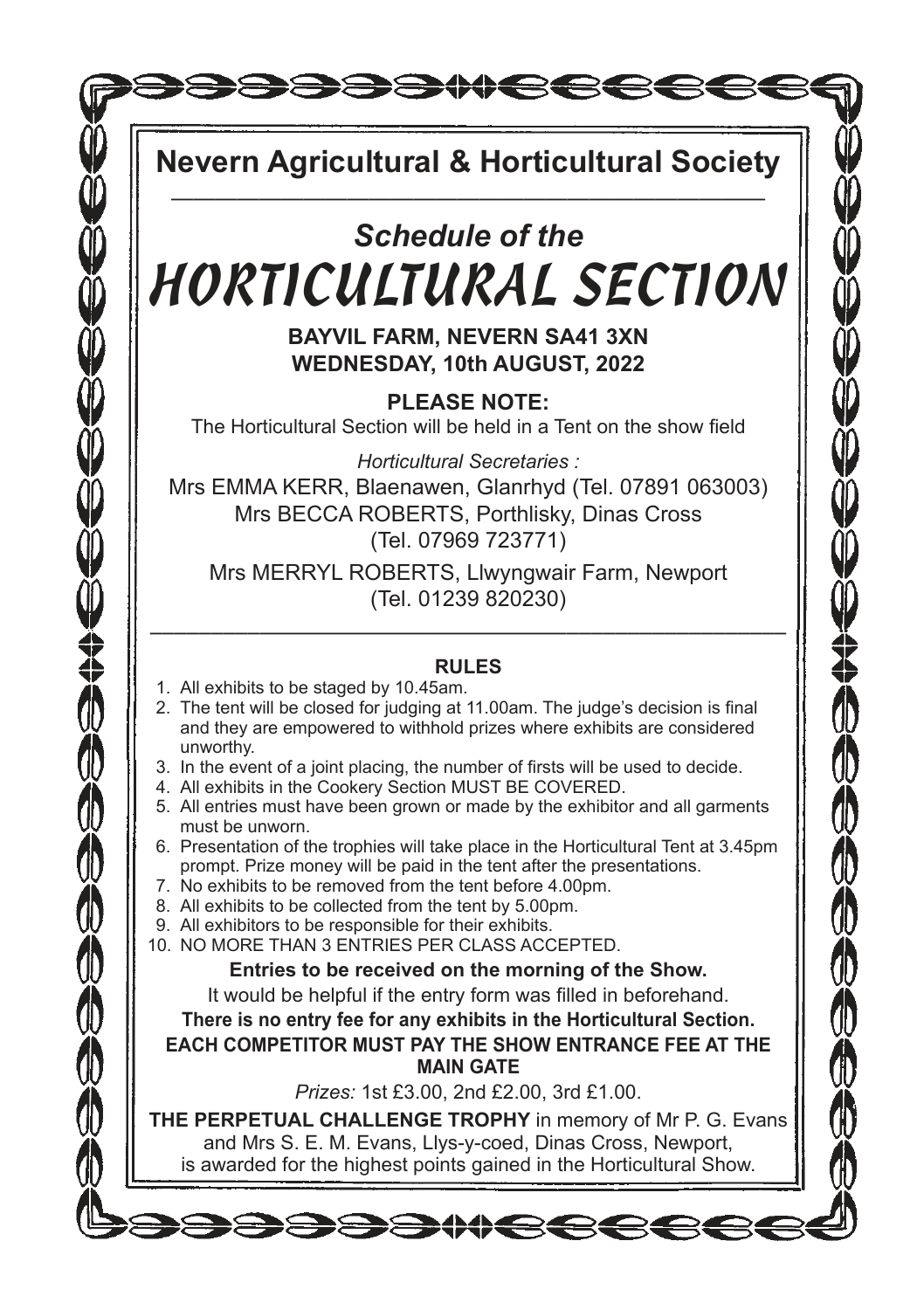# **VEGETABLES & FRUIT**

*Judge:* Mr D. Trem

#### **THE LT. COMMANDER W. R. MORGAN PERPETUAL CHALLENGE CUP** for the highest number of points gained in this section.

- 1. Beetroot, round, 3 roots
- 2. Runner Beans, 6 pods
- 3. Dwarf Beans, 6 pods
- 4. Carrots, 3 roots
- 5. Peppers (2)
- 6. Chillies (3)
- 7. Courgettes, 2 specimens
- 8. Cucumbers, 2 specimens
- 9. Leeks, 2 specimens
- 10. Onions, 2 specimens
- 11. Shallots, 6 bulbs
- 12. Potatoes (4)
- 13. Peas, 6 pods
- 14. Tomatoes, 5 specimens
- 15. Tomatoes, Cherry, 6 specimens
- 16. 1 Bunch of mixed herbs, minimum 6 varieties
- 17. Onion, heaviest in show (trimmed)
- 18. Rhubarb, 3 sticks
- 19. Apples, any variety
- 20. Any fruit not in schedule

### **FLOWERS**

### *Judge :* Miss A. Jennings

**Prize** given by Nevern Show Society for the highest number of points gained in this section.

- 21. Fuchsia, any variety in a pot
- 22. Dahlias, decorative, 3 specimens, any colour
- 23. Dahlias, pompom, 3 specimens, any colour
- 24. Dahlias, cactus, 3 specimens, any colour
- 25. Hydrangea, 3 specimens, any colour
- 26. Roses, 3 specimens, any colour
- 27. Sweet Peas, 6 stems, any colour
- 28. Best Pot Plant
- 29. A vase of mixed cut garden flowers
- 30. Lady's Corsage / Gents buttonhole
- 31. An arrangement of fresh flowers and foliage a table centre piece not exceeding 30cm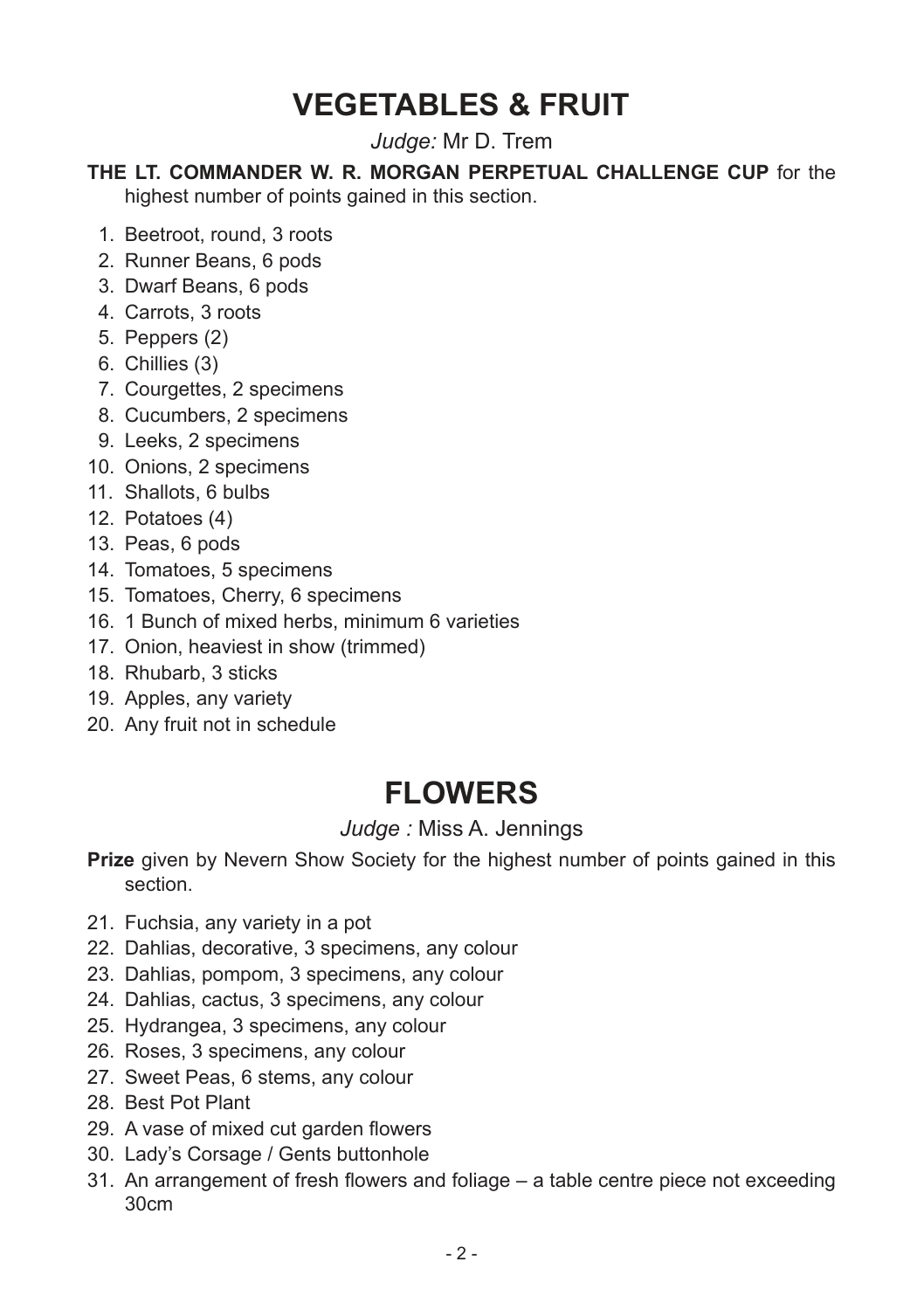# **COOKERY**

### *Judge:* Ms E. Downey

**Prize** given by Nevern Show Society to be awarded for the highest number of points gained in the Cookery Section.

- 32. Bread, 1 loaf of white or brown
- 33. Sourdough, 1 loaf
- 34. Shortcrust Pastry Tart (any filling)
- 35. Welsh Cakes (6)
- 36. Victoria Jam Sponge (3 eggs)
- 37. Bara Brith
- 38. Scones any variety
- 39. 4 pieces of traybake
- 40. Macaroons (6)
- 41. Gluten-free cake to be accompanied by the recipe
- 42. Quiche or savoury flan (any filling)
- 43. Sausage rolls (4)

Cover all exhibits with a polythene bag, and ensure that entry card is secured to exhibit.

# **PRESERVES & POULTRY PRODUCE**

### *Judge:* Miss H. Lloyd

**Prize** given by Nevern Show Society to be awarded for the highest number of points gained in this section.

- 44. Jar of Jam (any variety)
- 45. Jar of Jelly
- 46. Jar of Marmalade
- 47. Jar of Citrus Fruit Curd
- 48. Jar of Chutney
- 49. Jar of Beetroot
- 50. Jar of Pickled Onions
- 51. Jar of Honey (any variety)
- 52. 6 Hen's Eggs (any colour)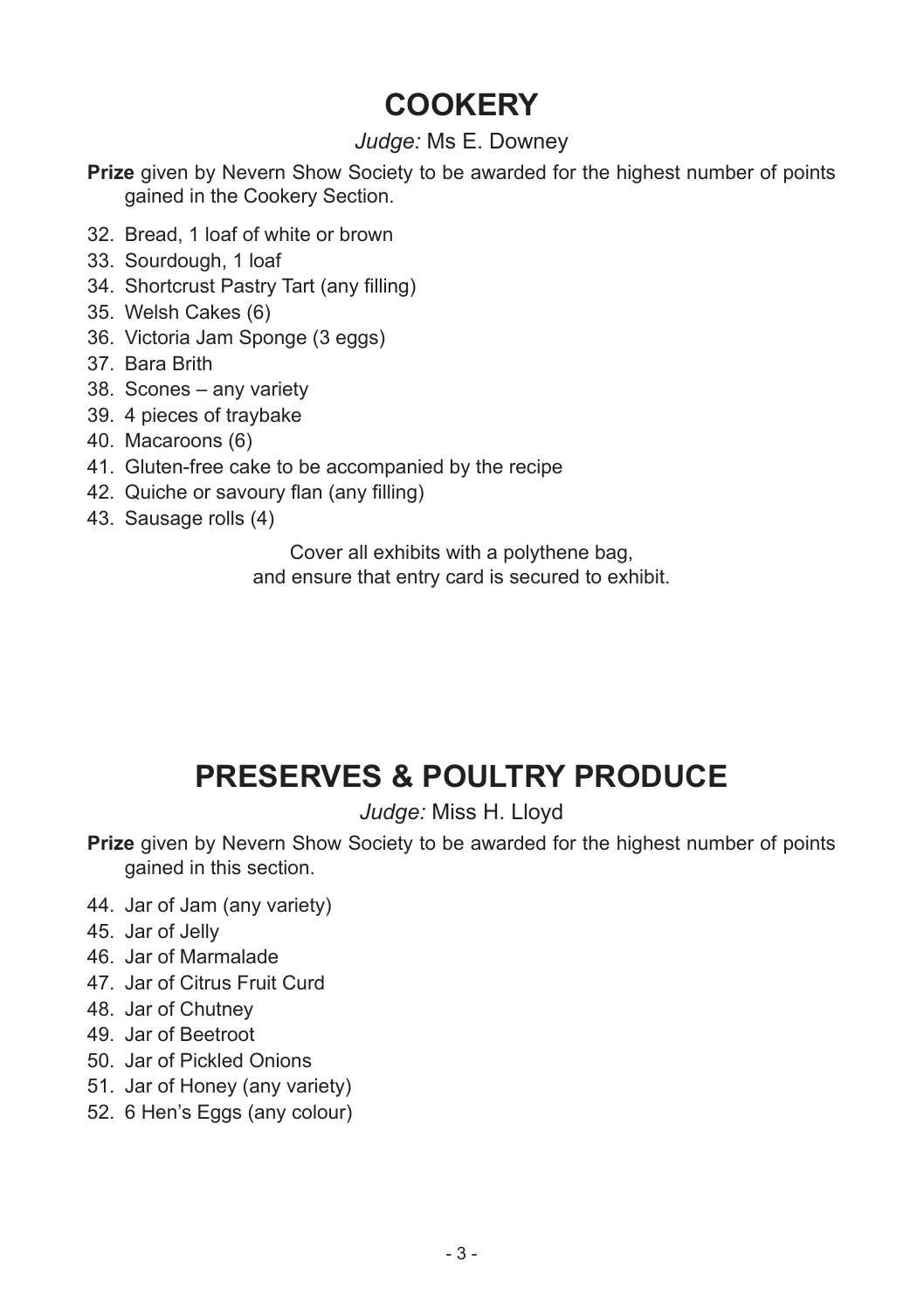# **HOME-MADE WINE & BEER**

*Judges :* Mrs B. & Mr E. Lewis

**Prize** given by Nevern Show Society to be awarded for the highest number of points gained in this section.

- 53. Bottle of Red Wine
- 54. Bottle of White Wine
- 55. Bottle of Rose Wine
- 56. Bottle of Liquor
- 57. Bottle of Flavoured Gin
- 58. Bottle of Cordial
- 59. 1 Bottle of Beer (any variety)

No more than 3 entries per class accepted.

Wines should be at least one year old, and all exhibits to be shown in clear bottles.

# **CRAFTS**

### *Judge:* Mr W. Kerr

### **THE JACK DAVIES PERPETUAL CHALLENGE TROPHY** to be awarded for the highest number of points gained in this section.

- 60. A Bowl made from wood (carved or turned)
- 61. A Thumb Stick
- 62. A Market Stick or Shepherd's Crook in wood or horn
- 63. Best decorated Walking Stick
- 64. Any article in the medium of wood, metal, or ceramics under 18 years of age
- 65. Any article in the medium of wood, metal, or ceramics OPEN

Exhibits should not have previously won First Prize at Nevern Horticultural Show.

### **HANDICRAFTS**

*Judge :* Mrs L. Davies

**THE M. FRANCIS PERPETUAL CHALLENGE SHIELD** for the Best Exhibit in the Handicraft Section.

- 66. A Patchwork Article
- 67. A Crocheted Article
- 68. An Article in Cross Stitch
- 69. A Knitted Article
- 70. An Article of Handmade Jewellery
- 71. A Wedding Card (any medium)
- 72. Any item using natural or recycled materials

Exhibits should not have previously won First Prize at Nevern Horticultural Show. Entries must not have been offered for sale, and not worn.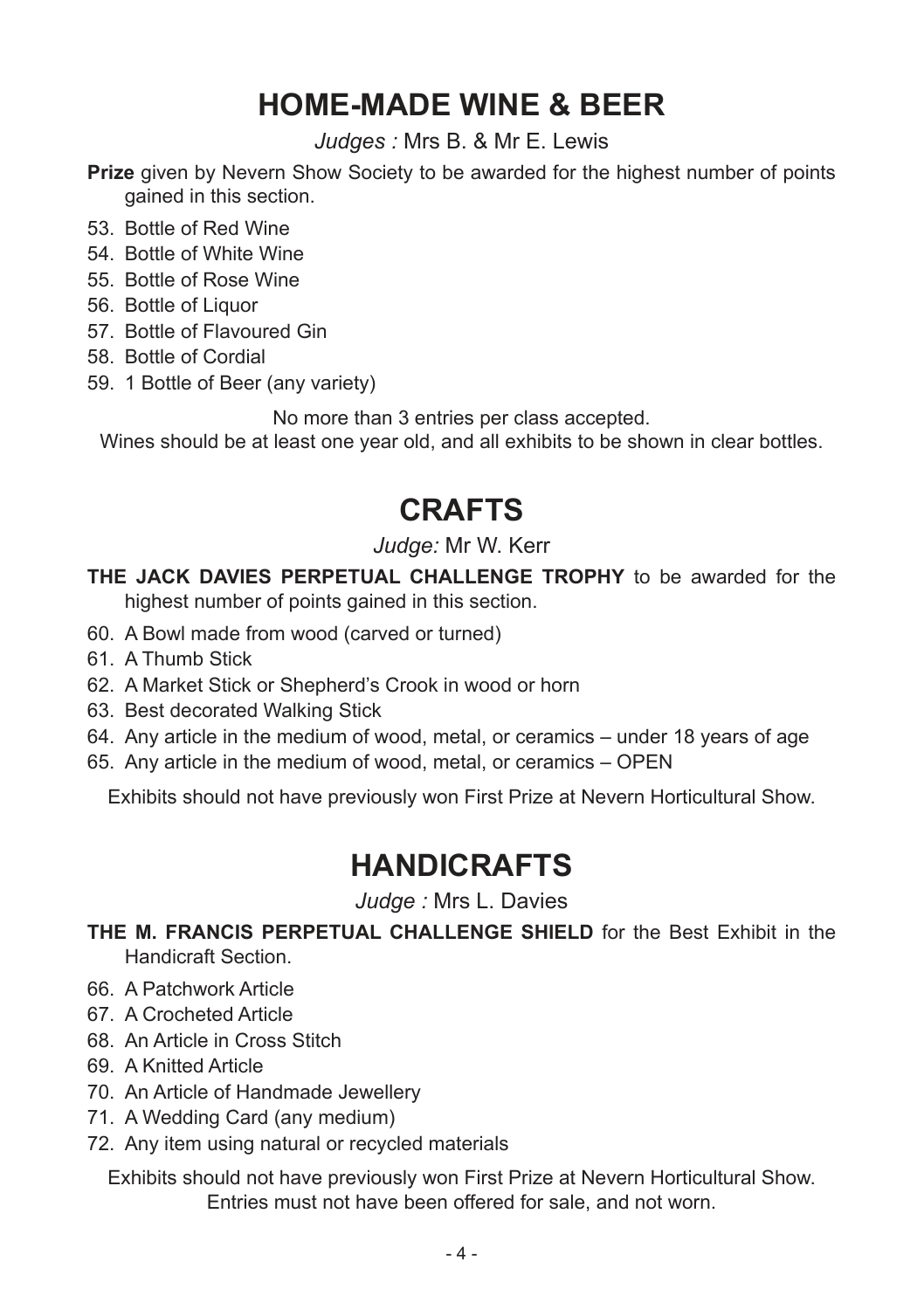# **PHOTOGRAPHY**

*Judge :* Miss H. Roberts

**Prize** given by Nevern Show Society for the Best Exhibit in this section.

### **Junior: Under 16 years of age**

- 73. My happy place
- 74. Animal(s)

#### **Senior**

- 75. Patterns in Nature
- 76. My Favourite View
- 77. Any subject in black and white

Photographs must be taken recently, i.e. in the last 12 months and taken by the exhibitor.

# **CHILDREN'S SECTION**

### *Judge :* Mrs L. Matthews

- **THE DAFYDD THOMAS MEMORIAL PERPETUAL CHALLENGE TROPHY** awarded to the child with the most points gained in this section. The winner must reside in the areas of Nevern, Meline, Bayvil, Moylegrove, Llanychllwydog, Eglwyswrw, Newport or Crymych.
- All entries in the Children's section must be the child's own work and will be judged accordingly.

### **Pre-school children –** No more than 2 entries per child per class

- 78. A Picture using Fingerprints
- 79. Item in playdough
- 80. Decorated biscuits (2) decoration only

### **Children 7 years of age and under on day of Show and in Primary School –**

No more than 2 entries per child per class

- 81. A model of a Farm Animal any medium
- 82. A self-portrait any medium
- 83. Decorated Digestive Biscuits (3) 'Rainbow' decoration only

### **Children of 8 years and over on day of Show and in Primary School –**

No more than 2 entries per child per class

- 84. Lego Model (no kit) not to exceed 30cm x 30cm
- 85. An item using household recycling not to exceed 30cm x 30cm
- 86. Decorated cupcakes (4) decoration only

### **Children of 11 years and over on day of Show and in Secondary School –**

No more than 2 entries per child per class

- 87. A Birthday Card
- 88. A collage using items from nature
- 89. Brownies/Blondies (4)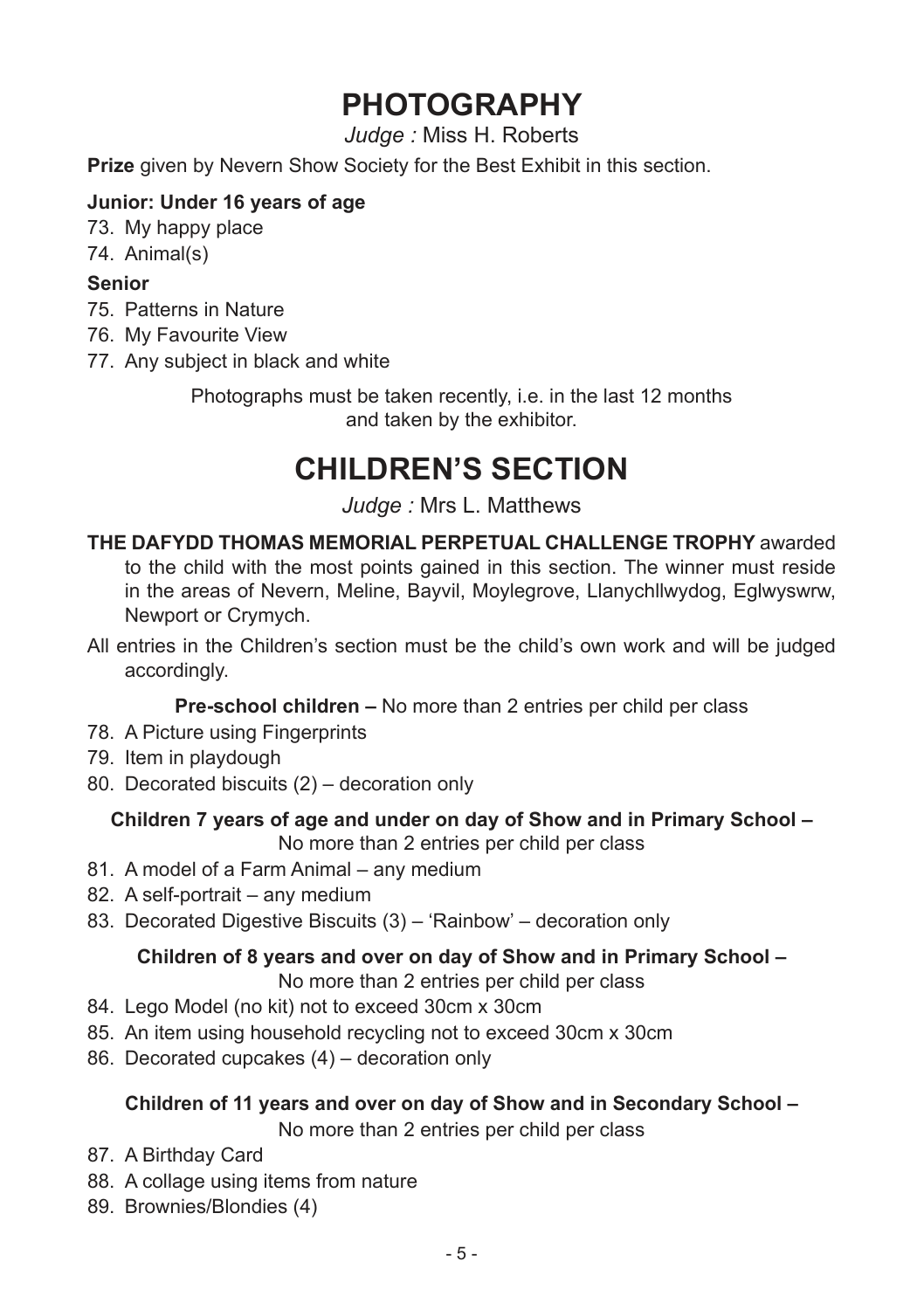# **CHILDREN'S OPEN COMPETITION**

- 90. Design a Schedule/Catalogue cover to be used on the Schedule and Catalogue for the Nevern Show in the year 2023 (A4 size, drawn or computer generated)
- This class does not count towards The Dafydd Thomas Memorial Perpetual Challenge Trophy.

# **FARM PRODUCE & NATURE'S BEST**

*Judge :* Mr J. Crimes

- **PRIZE** given by Nevern Show Society for the highest number of points gained in this section.
- 91. A bunch of Barley
- 92. A bunch of Wheat
- 93. Root Crop (3)
- 94. Potatoes, 7lbs, any variety, unwashed
- 95. Sample of Hay
- 96. Sample of Clamp Silage
- 97. Sample of Big Bale Silage
- 98. Sample of Arable Silage
- 99. Longest Nettle
- 100. Most Beautiful Weed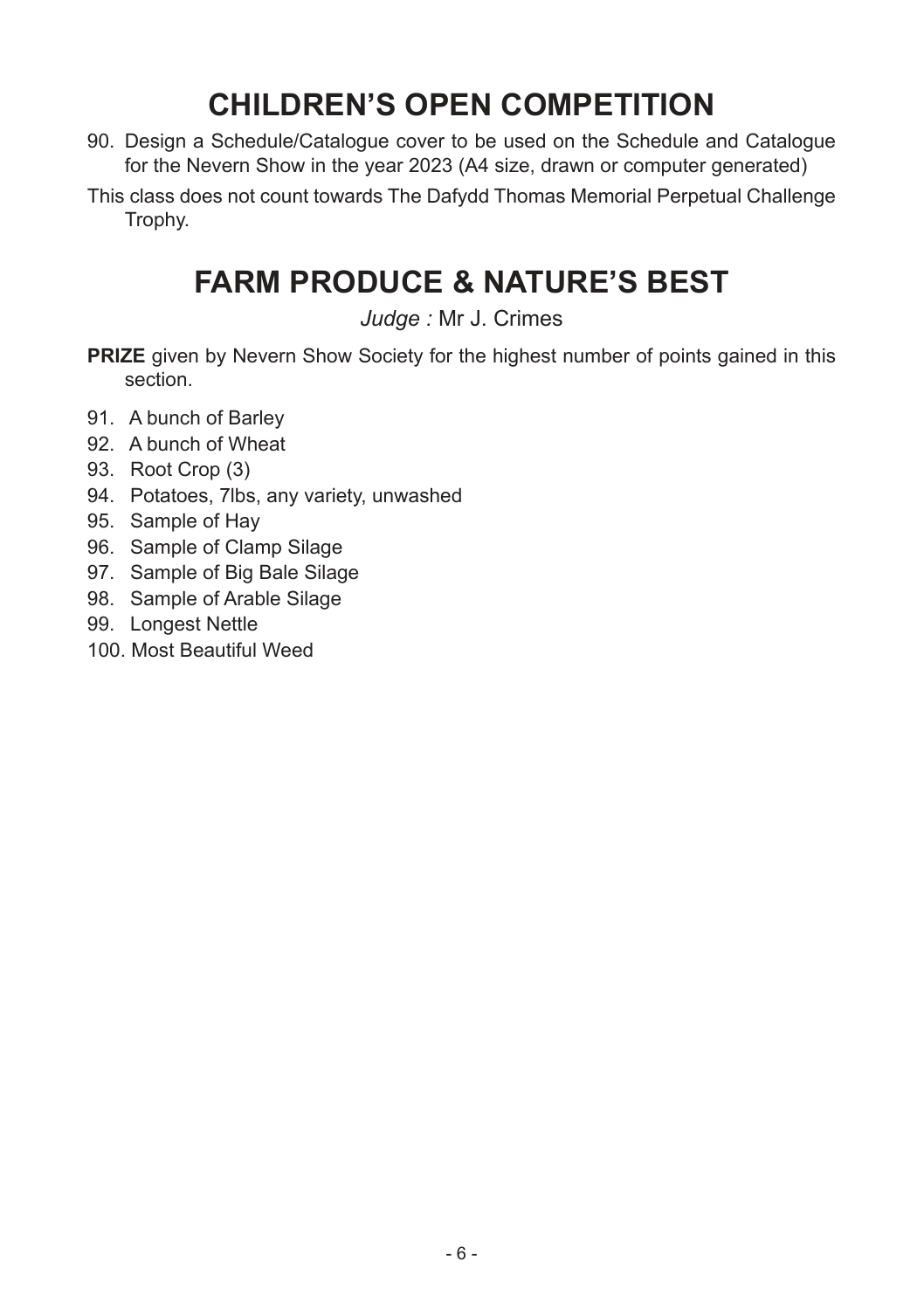# **NEVERN HORTICULTURAL SHOW ENTRY FORM - 2022**

| No. of<br>entries | Class No. | Description |
|-------------------|-----------|-------------|
|                   |           |             |
|                   |           |             |
|                   |           |             |
|                   |           |             |
|                   |           |             |
|                   |           |             |
|                   |           |             |
|                   |           |             |
|                   |           |             |
|                   |           |             |
|                   |           |             |
|                   |           |             |
|                   |           |             |
|                   |           |             |
|                   |           |             |
|                   |           |             |
|                   |           |             |
|                   |           |             |
|                   |           |             |